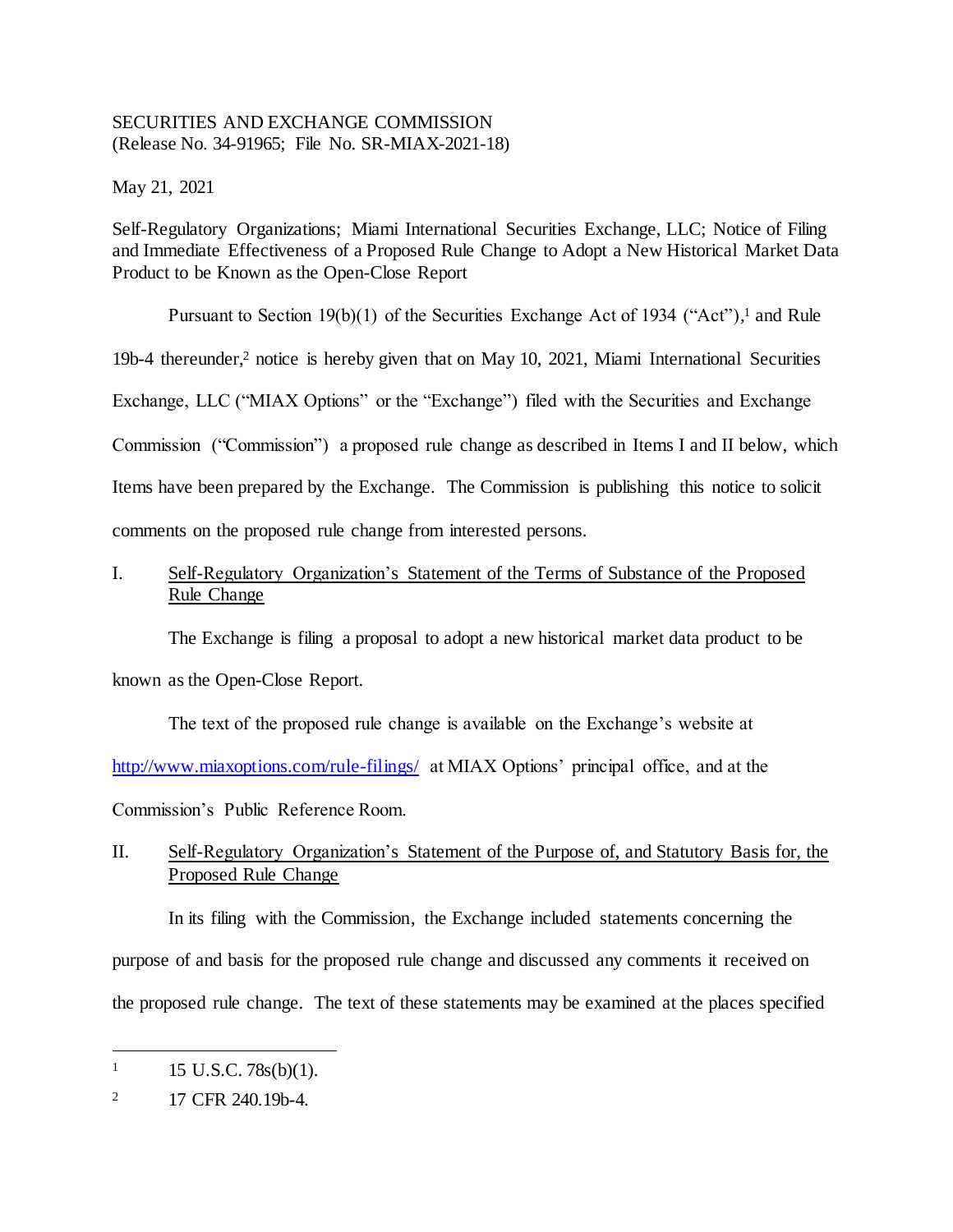in Item IV below. The Exchange has prepared summaries, set forth in sections A, B, and C below, of the most significant aspects of such statements.

# A. Self-Regulatory Organization's Statement of the Purpose of, and Statutory Basis for, the Proposed Rule Change

# 1. Purpose

The Exchange proposes to adopt a new historical market data product to be known as the Open-Close Report, which will be available to all Members and Non-Members.<sup>3</sup> The proposed Open-Close Report would be described in Exchange Rule 531(b)(1) and is based on market data products currently available on most other options exchanges.<sup>4</sup>

The Exchange proposes to offer the Open-Close Report, which will be a volume

summary of trading activity on the Exchange at the option level by origin (Priority Customer,

Non-Priority Customer, Firm, Broker-Dealer, and Market Maker<sup>5</sup>), side of the market (buy or

sell), contract volume, and transaction type (opening or closing). The Priority Customer, Non-

Priority Customer, Firm, Broker-Dealer, and Market Maker volume is further broken down into

l <sup>3</sup> The term "Member" means an individual or organization approved to exercise the trading rights associated with a Trading Permit. Members are deemed "members" under the Exchange Act. See Exchange Rule 100.

<sup>&</sup>lt;sup>4</sup> See Securities Exchange Act Release Nos. 89497 (August 6, 2020), 85 FR 48747 (August 12, 2020) (SR-CboeBZX-2020-059); 89498 (August 6, 2020), 85 FR 48735 (August 12, 2020) (SR-Cboe-EDGX-2020-36);85817 (May 9, 2019), 84 FR 21863 (May 15, 2019) (SR-CBOE-2019-026); 89496 (August 6, 2020), 85 FR 48743 (August 12, 2020) (SR-C2-2020-010); 89596 (August 17, 2020), 85 FR 51833 (August 21, 2020) (SR-C2-2020- 012); 62887 (September 10, 2010), 75 FR 57092 (September 17, 2010) (SR-Phlx-2010- 121); 65587 (October 18, 2011), 76 FR 65765 (October 24, 2011) (SR-NASDAQ-2011- 144); 61317 (January 8, 2010), 75 FR 2915 (January 19, 2010) (SR-ISE-2009-103); 62887 (September 10, 2010), 75 FR 57092 (September 17, 2010) (SR-Phlx-2010- 121); 65587 (October 18, 2011), 76 FR 65765 (October 24, 2011) (SR-NASDAQ-2011-144); and 81632 (September 15, 2017), 82 FR 44235 (September 21, 2017) (SR-GEMX-2017- 42).

<sup>&</sup>lt;sup>5</sup> See Exchange Rule 100 for the definitions of the terms Priority Customer, Non-Priority Customer, Firm, Broker-Dealer, and Market Maker.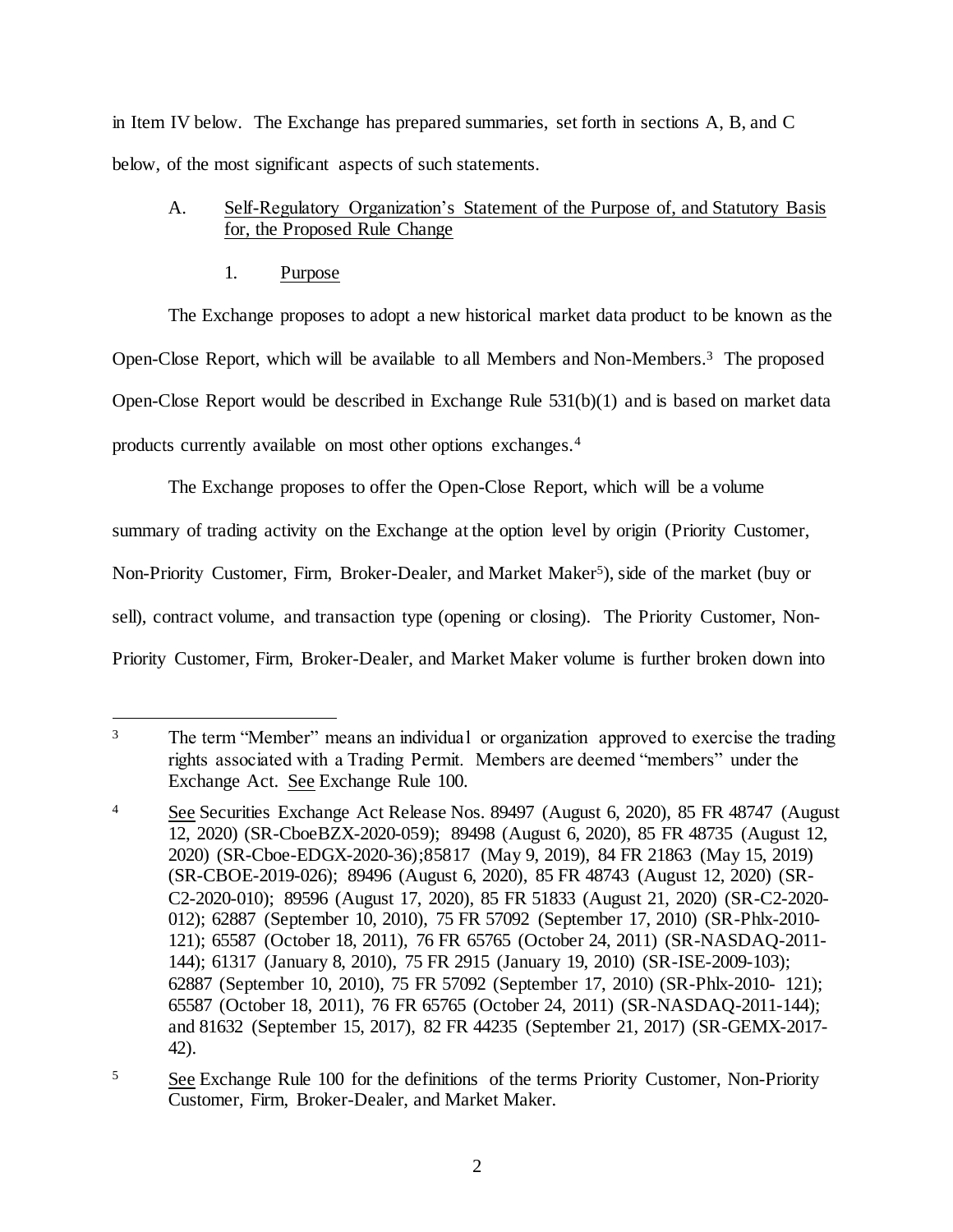trade size buckets (less than 100 contracts, 100-199 contracts, greater than 199 contracts). The Open-Close Report is proprietary Exchange trade data and does not include trade data from any other exchange. It is also a historical data product and not a real-time data feed. The Open-Close Report would be described under proposed Exchange Rule 531(b)(1).

Specifically, the Open-Close Report would include the following data:

- Aggregate number of buy and sell transactions in the affected series;
- Aggregate volume traded electronically on the Exchange in the affected series;
- Aggregate number of trades effected on the Exchange to open a position;<sup>6</sup>
- Aggregate number of trades effected on the Exchange to close a position;<sup>7</sup>
- Origin of the orders and quotes involved in trades on the Exchange in the affected series during a particular trading session, specifically aggregated in the following categories of participants: Priority Customer, Non-Priority Customer, Firm, Broker-Dealer, and Market Maker.

l <sup>6</sup> The Open-Close Report would provide subscribers with the aggregate number of "opening purchase transactions" in the affected series. An opening purchase transaction is an Exchange options transaction in which the purchaser's intention is to create or increase a long position in the series of options involved in such transaction. The Open-Close Report would also provide subscribers with the aggregate number of "opening writing transactions." An opening writing transaction is an Exchange options transaction in which the seller's (writer's) intention is to create or increase a short position in the series of options involved in such transaction.

<sup>&</sup>lt;sup>7</sup> The Open-Close Report will provide subscribers with the aggregate number of "closing" purchase transactions" in the affected series. A closing purchase transaction is an Exchange options transaction in which the purchaser's intention is to reduce or eliminate a short position in the series of options involved in such transaction. The Open-Close Report would also provide subscribers with the aggregate number of "closing sale transactions." A closing sale transaction is an Exchange options transaction an Exchange options transaction in which the seller's intention is to reduce or eliminate a long position in the series of options involved in such transaction.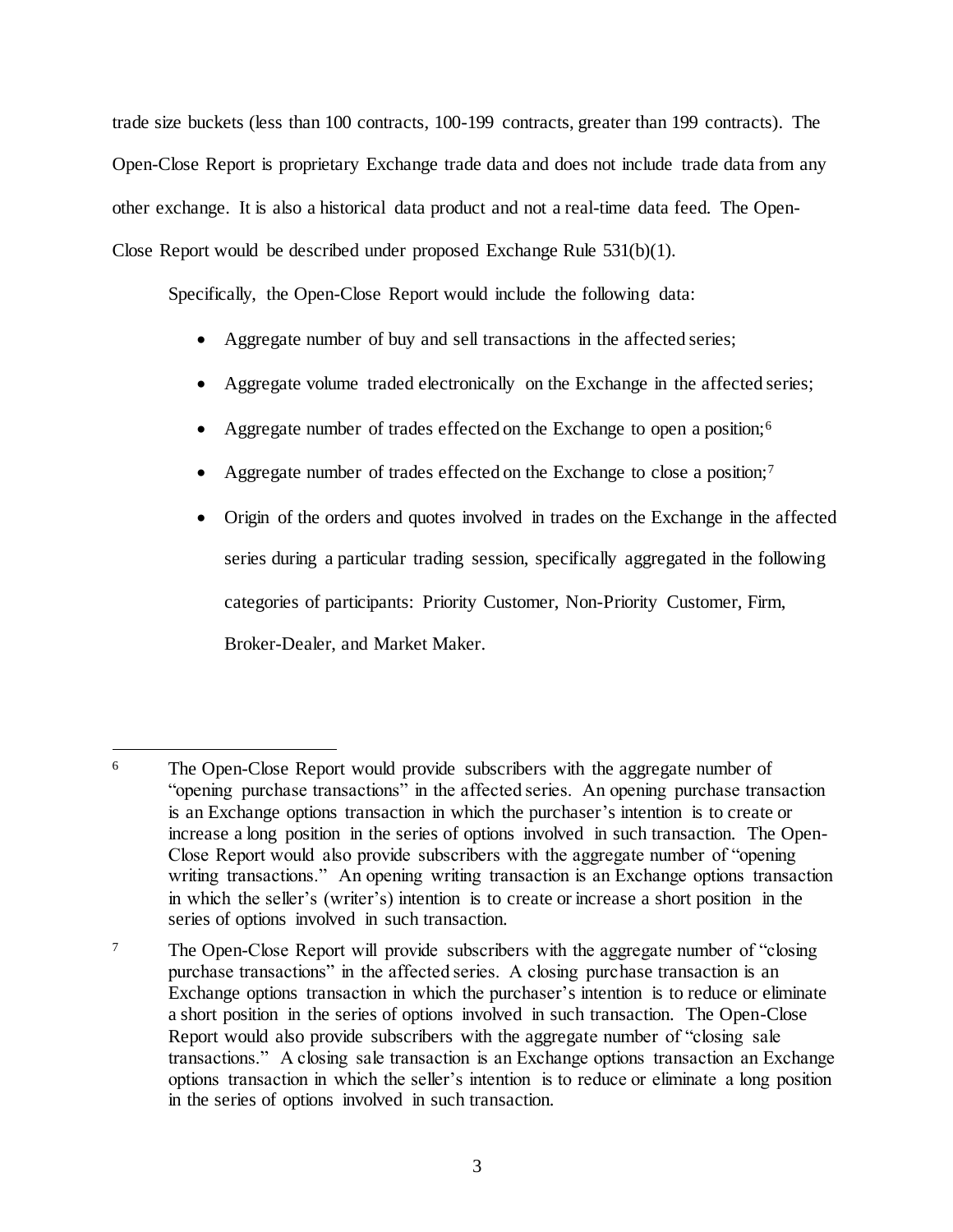The Exchange anticipates a wide variety of market participants to purchase the Open-Close Report, including, but not limited to, individual customers, buy-side investors, and investment banks. The Open-Close Report would provide subscribers data that should enhance their ability to analyze option trade and volume data, and to create and test trading models and analytical strategies. The Exchange believes that Open-Close Report will be a valuable tool that subscribers can use to gain comprehensive insight into the trading activity in a particular option series. The proposed report is a completely voluntary product, in that the Exchange is not required by any rule or regulation to make this data available and that potential subscribers may purchase it only if they voluntarily choose to do so. The Exchange will establish a monthly subscriber fee for the Open-Close Report by way of a separate proposed rule change, which the Exchange will submit prior to the launch of the Open-Close Report.

The Exchange proposes to offer two versions of the Open-Close Report. One will contain historical data from the previous trading day and will be available after the end of the trading day, generally on a T+1 basis. The other version will include "snapshots" taken every 10 minutes throughout the trading day and would be available within five minutes of the conclusion of each 10 minute period.

#### End of Day Report

The end of day product would include the aggregate data described above representing the entire trading session. It would be calculated during an overnight process after the close of trading on the Exchange and would be available to subscribers for download the following morning at approximately 7:00 a.m., ET.

4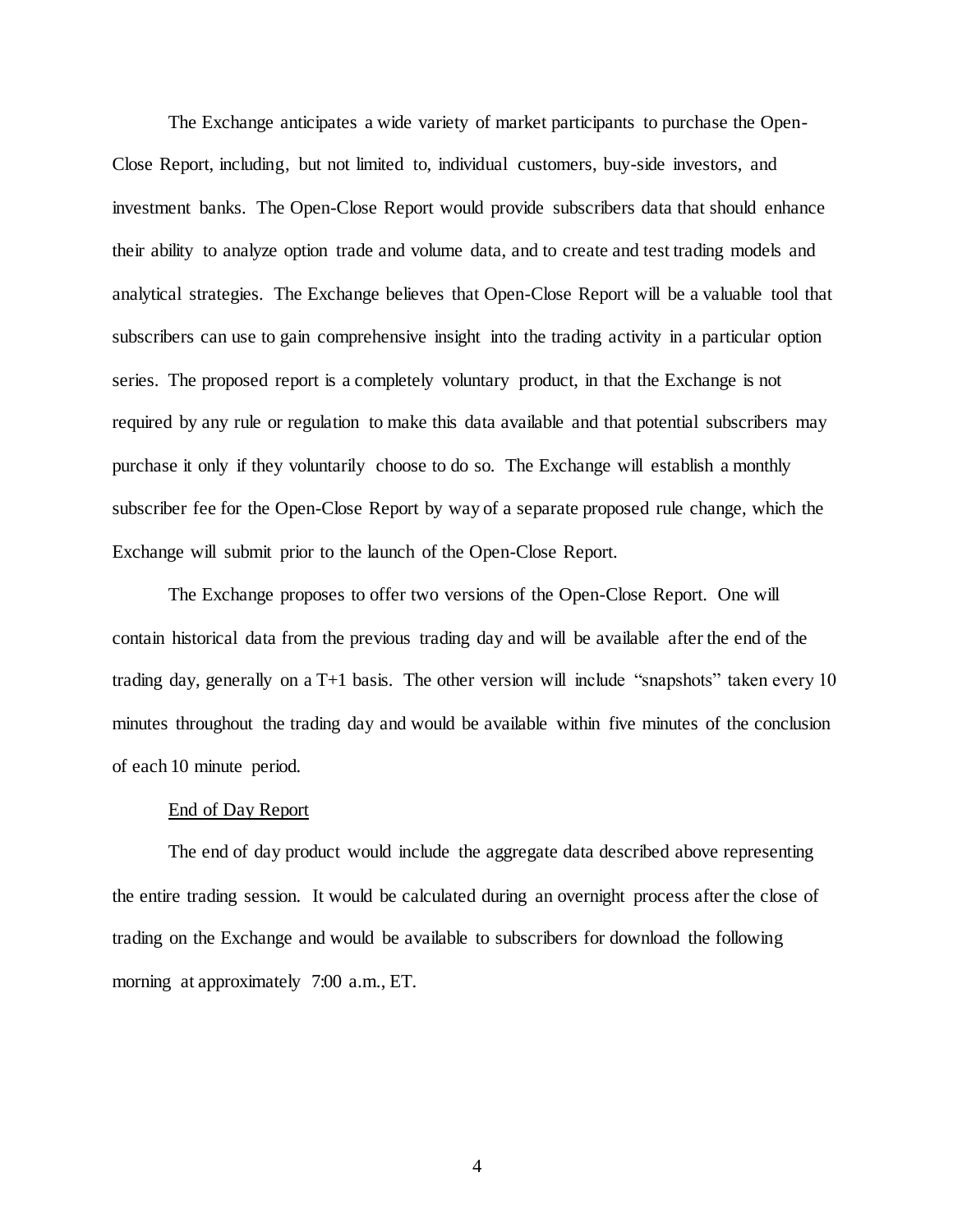### Intra-Day Report

The Exchange also proposed to offer an intraday Open-Close Report that would also include aggregated data described above, but would be produced and updated every 10 minutes during the trading day. Data would be captured in "snapshots" taken every 10 minutes throughout the trading day and would be available to subscribers within five minutes of the conclusion of each 10 minute period. For example, subscribers to the intraday product would receive the first calculation of intraday data no later than 9:45 a.m. ET, which represents data captured from 9:30 a.m. to 9:40 a.m. Subscribers will receive the next update by 9:55 a.m., representing the data previously provided aggregated with data captured up to 9:50 a.m., and so forth. Each update will represent combined data captured from the current "snapshot" and all previous "snapshots" and thus will provide open-close data on an aggregate basis. The intraday Open-Close Report will provide a volume summary of trading activity on the Exchange at the option level by origin (Priority Customer, Non-Priority Customer, Firm, Broker-Dealer, and Market Maker), side of the market (buy or sell), and transaction type (opening or closing). All volume will be further broken down into trade size buckets (less than 100 contracts, 100-199 contracts, greater than 199 contracts).

The Exchange believes the proposed intraday Open-Close Report may also provide helpful trading information regarding investor sentiment that may allow market participants to make better trading decisions throughout the day and may be used to create and test trading models and analytical strategies and provides comprehensive insight into trading on the Exchange. For example, intraday open data may allow a market participant to identify new interest or possible risks throughout the trading day, while intraday closing data may allow a market participant to identify fading interests in a security.

5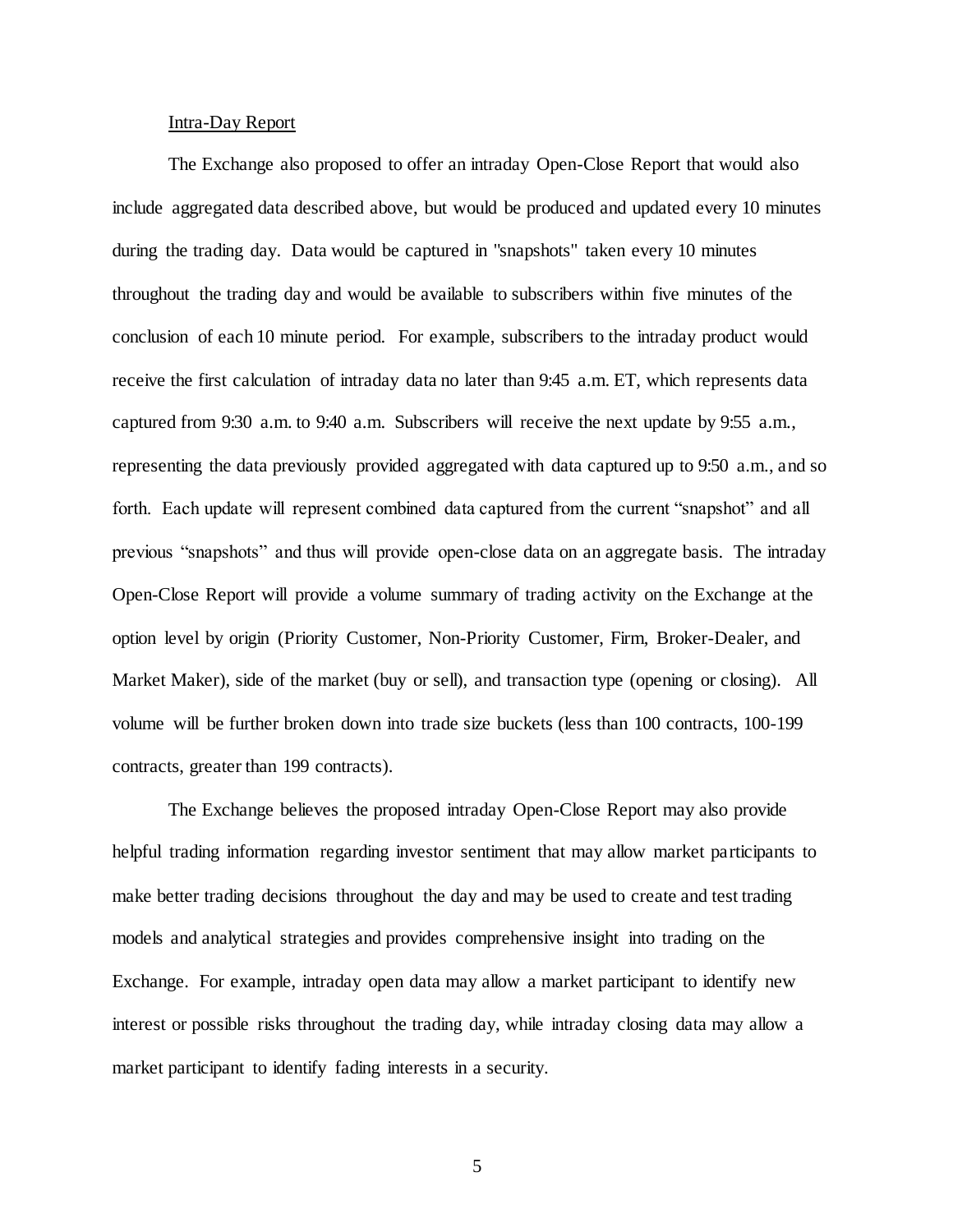#### 2. Statutory Basis

The Exchange believes that its proposed rule change is consistent with Section 6(b) of the Act<sup>8</sup> in general, and furthers the objectives of Section  $6(b)(5)$  of the Act<sup>9</sup> in particular, in that it is designed to prevent fraudulent and manipulative acts and practices, to promote just and equitable principles of trade, to remove impediments to and perfect the mechanism of a free and open market and a national market system, and to protect investors and the public interest, and that it is not designed to permit unfair discrimination among customers, brokers, or dealers.

In adopting Regulation NMS, the Commission granted self-regulatory organizations ("SROs") and broker-dealers increased authority and flexibility to offer new and unique market data to the public. It was believed that this authority would expand the amount of data available to consumers, and also spur innovation and competition for the provision of market data. Particularly, the Open-Close Report further broadens the availability of U.S. option market data to investors consistent with the principles of Regulation NMS. The data product also promotes increased transparency through the dissemination of the Open-Close Report's data. The proposed rule change would benefit investors by providing access to the Open-Close Report, which may promote better informed trading throughout the trading day. Particularly, information regarding opening and closing activity across different option series during the trading day may indicate investor sentiment, which may allow market participants to make better informed trading decisions throughout the day. Subscribers to the data may also be able to enhance their ability to analyze option trade and volume data and create and test trading models and analytical strategies. The Exchange believes the Open-Close Report provides a valuable tool

<sup>8</sup> 15 U.S.C. 78f(b).

<sup>9</sup> 15 U.S.C. 78f(b)(5).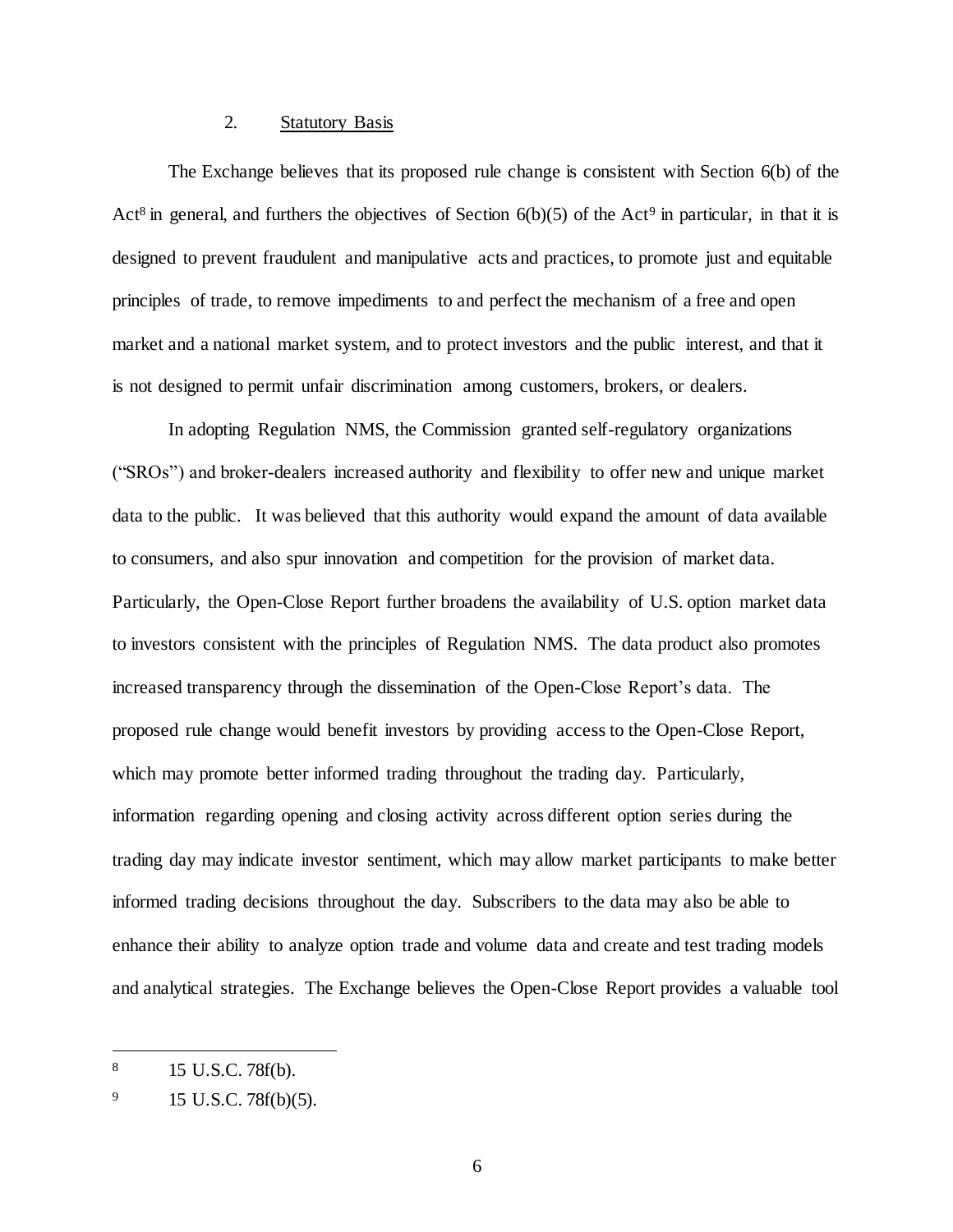that subscribers can use to gain comprehensive insight into the trading activity in a particular series, but also emphasizes such data is not necessary for trading.

Moreover, other exchanges also off a substantially identical data product.<sup>10</sup> Specifically, NASDAQ OMX PHLX ("PHLX") and the NASDAQ Stock Market LLC ("NASDAQ") offer the PHLX Options Trade Outline ("PHOTO") and NASDAQ Options Trade Outline ("NOTO"), respectively. The Cboe Exchange, Inc. ("Cboe"), Cboe C2 Exchange, Inc. ("C2"), Cboe BZX Exchange, Inc. ("BZX"), and Cboe EDGX Exchange, Inc. ("EDGX") all offer the market data products called the End of Day and Intraday Open-Close Data. The Phlx, Nasdaq, Cboe, C2, BZX, and EDGX products provide substantially the same information as that included in the proposed Open-Close Report. Like the proposed product, the data is provided to subscribers in the other exchange's market data products after the end of the trading and cumulatively every 10 minutes and provided within five minutes of the conclusion of each 10 minute period.

### B. Self-Regulatory Organization's Statement on Burden on Competition

The Exchange does not believe that the proposed rule change will result in any burden on competition that is not necessary or appropriate in furtherance of the purposes of the Act. Rather, the Exchange believes that the proposal will promote competition by permitting the Exchange to offer a data product similar to those offered by other competitor options exchanges.<sup>11</sup> The Exchange is proposing to introduce the Open-Close Report in order to keep pace with changes in the industry and evolving customer needs, and believes this proposed rule change would contribute to robust competition among national securities exchanges. As noted, most other options exchanges offer a market data product that is similar to the Open-Close

<sup>10</sup> See supra note 4.

<sup>11</sup> Id.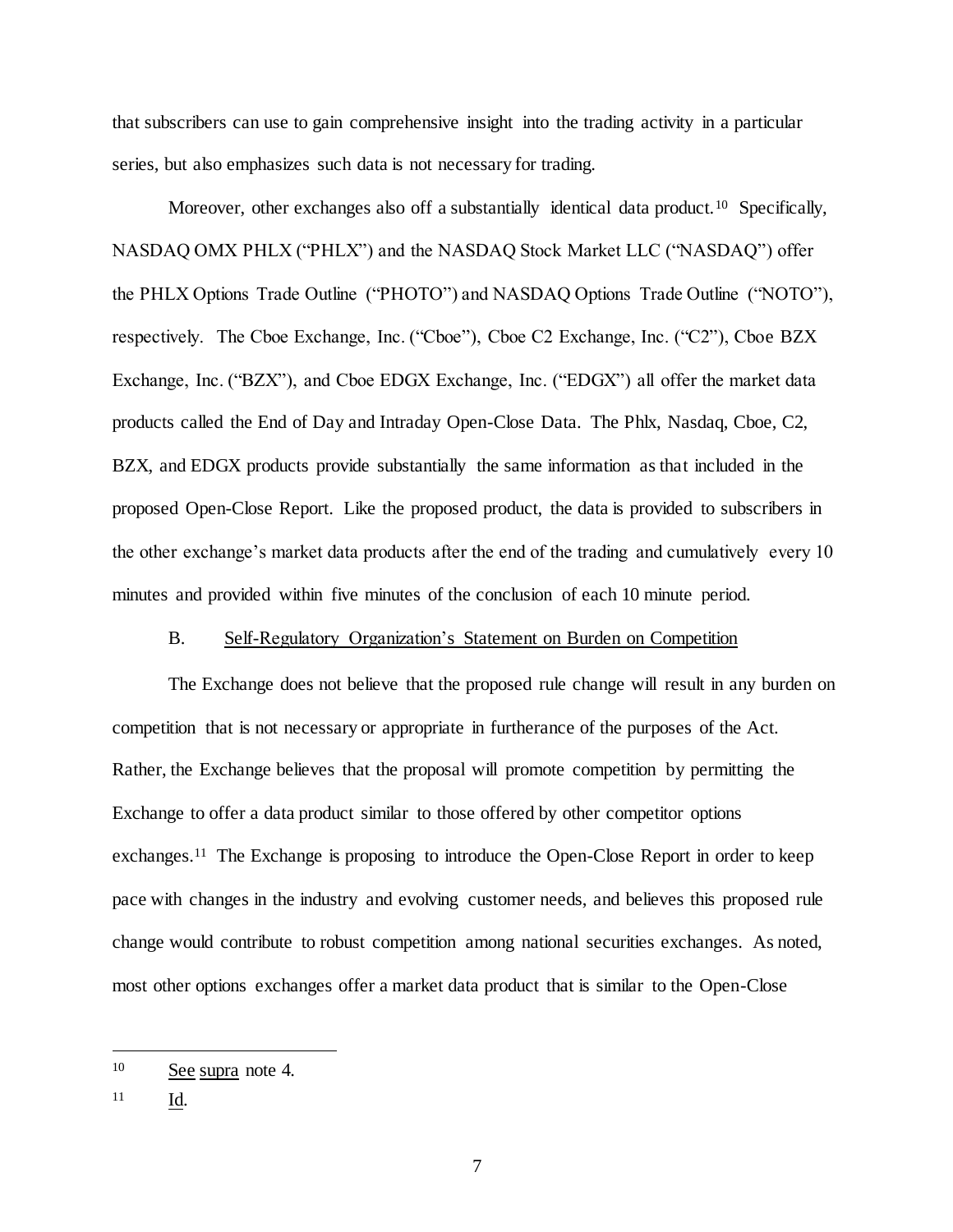Report.<sup>12</sup> As a result, the Exchange believes this proposed rule change permits fair competition among national securities exchanges. Therefore, the Exchange does not believe the proposed rule change will result in any burden on competition that is not necessary or appropriate in furtherance of the purposes of the Act.

# C. Self-Regulatory Organization's Statement on Comments on the Proposed Rule Change Received from Members, Participants, or Others

Written comments were neither solicited nor received.

## III. Date of Effectiveness of the Proposed Rule Change and Timing for Commission Action

The Exchange has filed the proposed rule change pursuant to Section 19(b)(3)(A) of the Act<sup>13</sup> and Rule 19b-4(f)(6)<sup>14</sup> thereunder. Because the foregoing proposed rule change does not: (i) significantly affect the protection of investors or the public interest; (ii) impose any significant burden on competition; and (iii) become operative for 30 days from the date on which it was filed, or such shorter time as the Commission may designate, it has become effective pursuant to Section 19(b)(3)(A) of the Act<sup>15</sup> and Rule 19b-4(f)(6)<sup>16</sup> thereunder.

A proposed rule change filed under Rule  $19b-4(f)(6)^{17}$  normally does not become operative prior to 30 days after the date of the filing. However, pursuant to Rule 19b-

<sup>12</sup> Id.

 $13 \qquad 15 \text{ U.S.C. } 78(b)(3)(A).$ 

<sup>14 17</sup> CFR 240.19b-4(f)(6).

 $15 \text{ U.S.C. } 78s(b)(3)(A).$ 

<sup>&</sup>lt;sup>16</sup> 17 CFR 240.19b-4(f)(6). In addition, Rule 19b-4(f)(6)(iii) requires the Exchange to give the Commission written notice of the Exchange's intent to file the proposed rule change, along with a brief description and text of the proposed rule change, at least five business days prior to the date of filing of the proposed rule change, or such shorter time as designated by the Commission. The Exchange has satisfied this requirement.

 $17$  17 CFR 240.19b-4(f)(6).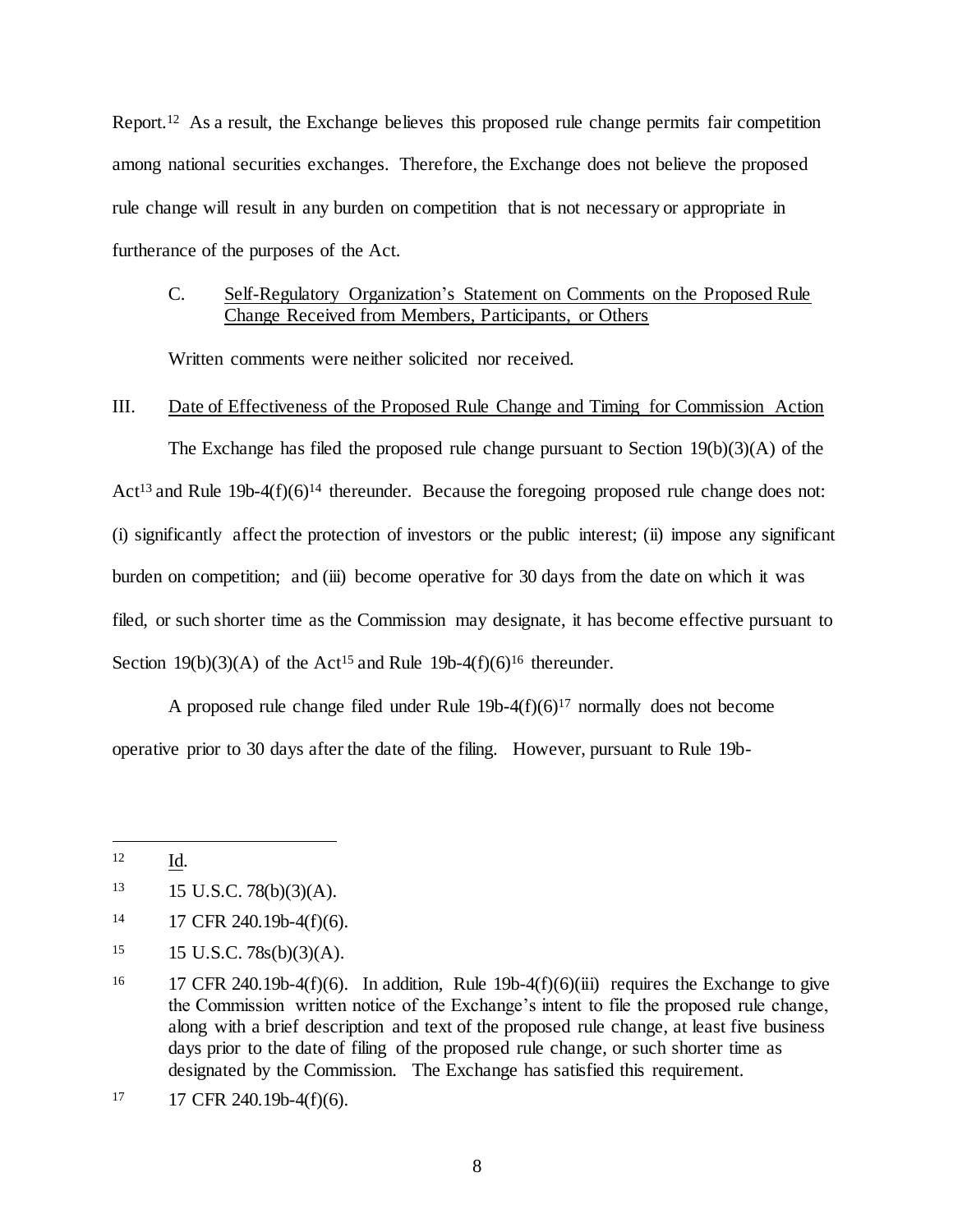$4(f)(6)(iii)$ ,<sup>18</sup> the Commission may designate a shorter time if such action is consistent with protection of investors and the public interest. The Exchange has asked the Commission to waive the 30-day operative delay so that the proposed rule change may become operative on June 1, 2021, the anticipated date upon which the Exchange expects to start to offer the Open-Close Report. In support of its waiver request, the Exchange notes that other exchanges offer a substantially identical data product.<sup>19</sup> The Commission believes that, as described above, the Exchange's proposal does not raise any new or novel issues. Therefore, the Commission believes that waving the 30-day operative delay is consistent with the protection of investors and the public interest. Accordingly, the Commission designates the proposed rule change to be operative on June 1, 2021.<sup>20</sup>

At any time within 60 days of the filing of the proposed rule change, the Commission summarily may temporarily suspend such rule change if it appears to the Commission that such action is necessary or appropriate in the public interest, for the protection of investors, or otherwise in furtherance of the purposes of the Act. If the Commission takes such action, the Commission will institute proceedings to determine whether the proposed rule change should be approved or disapproved.

<sup>18</sup> <sup>18</sup> 17 CFR 240.19b-4(f)(6).

<sup>&</sup>lt;sup>19</sup> See supra note 10 and accompanying text.

<sup>&</sup>lt;sup>20</sup> For purposes only of waiving the 30-day operative delay, the Commission also has considered the proposed rule's impact on efficiency, competition, and capital formation. See 15 U.S.C. 78c(f).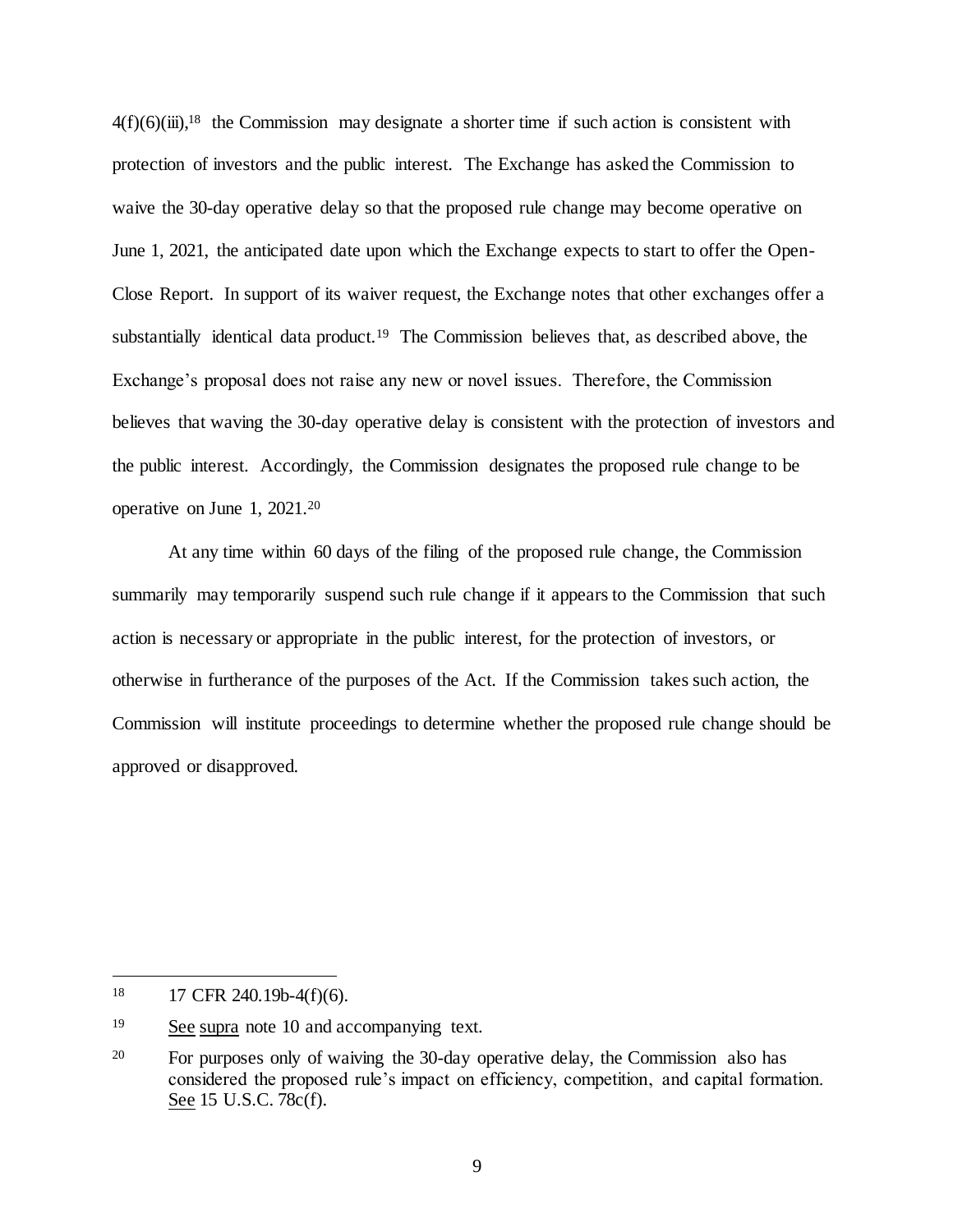## IV. Solicitation of Comments

Interested persons are invited to submit written data, views, and arguments concerning the foregoing, including whether the proposed rule change is consistent with the Act. Comments may be submitted by any of the following methods:

#### Electronic Comments:

- Use the Commission's Internet comment form [\(http://www.sec.gov/rules/sro.shtml\);](http://www.sec.gov/rules/sro.shtml);) or
- Send an e-mail [to](mailto:to_rule-comments@sec.gov) rule-comments@sec.gov. Please include File Number SR-MIAX-2021-18 on the subject line.

### Paper Comments:

• Send paper comments in triplicate to Secretary, Securities and Exchange Commission, 100 F Street, NE, Washington, DC 20549-1090.

All submissions should refer to File Number SR-MIAX-2021-18. This file number should be included on the subject line if e-mail is used. To help the Commission process and review your comments more efficiently, please use only one method. The Commission will post all comments on the Commission's Internet website [\(http://www.sec.gov/rules/sro.shtml\).](http://www.sec.gov/rules/sro.shtml).) Copies of the submission, all subsequent amendments, all written statements with respect to the proposed rule change that are filed with the Commission, and all written communications relating to the proposed rule change between the Commission and any person, other than those that may be withheld from the public in accordance with the provisions of 5 U.S.C. 552, will be available for website viewing and printing in the Commission's Public Reference Room, 100 F Street, NE, Washington, DC 20549, on official business days between the hours of 10:00 a.m. and 3:00 p.m. Copies of the filing also will be available for inspection and copying at the principal office of the Exchange. All comments received will be posted without change.